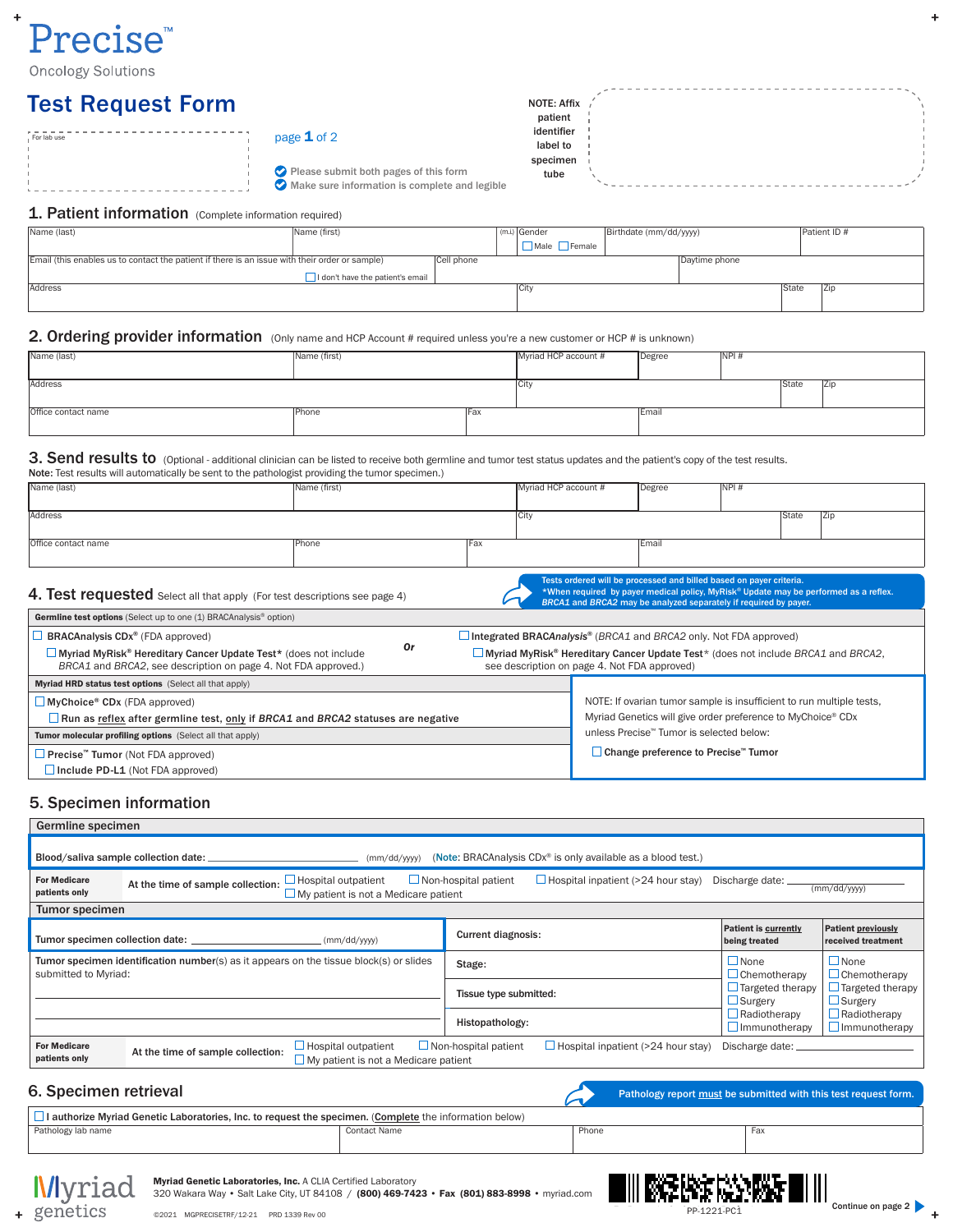## $\ddot{}$ Precise<sup>™</sup>

cology Solutions

### 7. Patient information (Make sure information is the same as entered on page 1)

| Name (last) |  |
|-------------|--|
|-------------|--|

(first) (m.i.) Birthdate (mm/dd/yyyy)

### 8. Patient personal history of cancer & other clinical information (Select all that apply)

| Patient has been diagnosed with:                                                                                                                                                                                                                                                                                                                                                                                                                                                                         |                            |                                                  | Age at<br>diagnosis | <b>Patient is currently</b><br>being treated | Pathology / other info                                                                                                                                                                                                                                                                              |                                                                                                |                                                                                                                                                  |  |  |
|----------------------------------------------------------------------------------------------------------------------------------------------------------------------------------------------------------------------------------------------------------------------------------------------------------------------------------------------------------------------------------------------------------------------------------------------------------------------------------------------------------|----------------------------|--------------------------------------------------|---------------------|----------------------------------------------|-----------------------------------------------------------------------------------------------------------------------------------------------------------------------------------------------------------------------------------------------------------------------------------------------------|------------------------------------------------------------------------------------------------|--------------------------------------------------------------------------------------------------------------------------------------------------|--|--|
|                                                                                                                                                                                                                                                                                                                                                                                                                                                                                                          |                            | Ovarian cancer (Select applicable diagnosis/es): |                     |                                              |                                                                                                                                                                                                                                                                                                     |                                                                                                |                                                                                                                                                  |  |  |
| $\Box$ Left ovary                                                                                                                                                                                                                                                                                                                                                                                                                                                                                        |                            | $\Box$ Right ovary                               |                     |                                              |                                                                                                                                                                                                                                                                                                     |                                                                                                |                                                                                                                                                  |  |  |
| П<br>$\Box$ Left fallopian tube<br>$\Box$ Right fallopian tube                                                                                                                                                                                                                                                                                                                                                                                                                                           |                            |                                                  |                     | $\Box$ Non-epithelial                        |                                                                                                                                                                                                                                                                                                     |                                                                                                |                                                                                                                                                  |  |  |
|                                                                                                                                                                                                                                                                                                                                                                                                                                                                                                          | omentum, parietal, pelvic) | Peritoneum (cul-de-sac, mesentery, mesocolon,    |                     |                                              |                                                                                                                                                                                                                                                                                                     |                                                                                                |                                                                                                                                                  |  |  |
|                                                                                                                                                                                                                                                                                                                                                                                                                                                                                                          |                            | $\Box$ Left                                      |                     | □                                            | $\Box$ DCIS<br>$\Box$ Invasive ductal<br>$\Box$ Invasive Iobular<br>$\Box$ High risk clinpath*                                                                                                                                                                                                      | ER status: $\Box$ + $\Box$ -<br>PR status: $\Box$ + $\Box$ -<br>HER2 status: $\Box$ + $\Box$ - | <b>Previous chemotherapy:</b> $\Box$ Yes $\Box$ No<br>If ER/PR+, previous endocrine therapy:<br>$\Box$ Yes $\Box$ No $\Box$ N/A or inappropriate |  |  |
| <b>Breast cancer</b>                                                                                                                                                                                                                                                                                                                                                                                                                                                                                     |                            | $\Box$ Right                                     |                     | $\Box$                                       | $\Box$ DCIS<br>$\Box$ Invasive ductal<br>$\Box$ Invasive lobular<br>$\Box$ High risk clinpath*                                                                                                                                                                                                      | ER status: $\Box$ + $\Box$ -<br>PR status: $\Box$ + $\Box$ -<br>HER2 status: $\Box$ + $\Box$ - | Previous chemotherapy: $\Box$ Yes $\Box$ No<br>If ER/PR+, previous endocrine therapy:<br>$\Box$ Yes $\Box$ No $\Box$ N/A or inappropriate        |  |  |
| <b>Endometrial cancer</b>                                                                                                                                                                                                                                                                                                                                                                                                                                                                                |                            |                                                  |                     | П                                            | $\Box$ Tumor not available for MSI or IHC testing                                                                                                                                                                                                                                                   |                                                                                                |                                                                                                                                                  |  |  |
| $\Box$ Colon cancer<br>$\Box$ Rectal cancer                                                                                                                                                                                                                                                                                                                                                                                                                                                              |                            |                                                  |                     | □                                            | Type: $\Box$ Mucinous $\Box$ Signet ring $\Box$ Medullary growth pattern<br>$\Box$ Tumor infiltrating lymphocytes $\Box$ Crohn's-like lymphocytic reaction<br>Patient's tumor is MSI-high or IHC abnormal - Result: __________________________<br>$\Box$ Tumor not available for MSI or IHC testing |                                                                                                |                                                                                                                                                  |  |  |
| $\Box$ Colon adenomas<br>$\Box$ Rectal adenomas                                                                                                                                                                                                                                                                                                                                                                                                                                                          |                            |                                                  |                     | П                                            | Cumulative adenomatous polyp #:<br>$\Box$ 1 $\Box$ 2-5 $\Box$ 6-9 $\Box$ 10-19                                                                                                                                                                                                                      | $\Box$ 20-99<br>$\Box$ 100+                                                                    |                                                                                                                                                  |  |  |
| $\Box$ Hematologic cancer                                                                                                                                                                                                                                                                                                                                                                                                                                                                                |                            |                                                  |                     | □                                            | Type:                                                                                                                                                                                                                                                                                               |                                                                                                |                                                                                                                                                  |  |  |
| <b>Pancreatic cancer</b>                                                                                                                                                                                                                                                                                                                                                                                                                                                                                 |                            |                                                  |                     | П                                            |                                                                                                                                                                                                                                                                                                     |                                                                                                |                                                                                                                                                  |  |  |
| $\Box$ Prostate cancer                                                                                                                                                                                                                                                                                                                                                                                                                                                                                   |                            |                                                  |                     | □                                            | Gleason Score:                                                                                                                                                                                                                                                                                      | $\Box$ NCCN high/very high risk                                                                | Metastatic (includes distant metastasis and regional bed/nodes)                                                                                  |  |  |
| Other cancer                                                                                                                                                                                                                                                                                                                                                                                                                                                                                             |                            |                                                  |                     | П                                            | Type:                                                                                                                                                                                                                                                                                               |                                                                                                |                                                                                                                                                  |  |  |
| $\Box$ Other cancer                                                                                                                                                                                                                                                                                                                                                                                                                                                                                      |                            |                                                  |                     | П                                            | Type:                                                                                                                                                                                                                                                                                               |                                                                                                |                                                                                                                                                  |  |  |
| % on one of the Lynch syndrome risk models (PREMM <sub>5</sub> , MMRpro, or MMRpredict)<br><b>Indicate if</b><br>□ Bone marrow transplant recipient Type: □ Autologous □ Allogeneic (If allogeneic please call 800-469-7423 x3850)<br>applicable<br>to patient:<br>$\Box$ Blood transfusion recipient within 28 days of sample collection<br><b>Type:</b> Whole blood $\Box$ Packed red blood cells<br>$\Box$ Blood transfusion recipient within 12 months of sample collection<br>Date:<br>(mm/dd/yyyy) |                            |                                                  |                     |                                              |                                                                                                                                                                                                                                                                                                     |                                                                                                |                                                                                                                                                  |  |  |

### 9. Ancestry (select all that apply)

| Select all that apply: | Jewish<br>ı Ashkenazi | Black<br>African | Middle<br>Eastern  | Pacific Islander  |                            |
|------------------------|-----------------------|------------------|--------------------|-------------------|----------------------------|
|                        |                       | Asian            | Hispanic<br>Latino | ⊿ Native American | $W$ hite<br>' Non-Hispanic |

## 10. Family history of cancer

 $\ddot{}$ 

Provide complete and specific information to ensure proper insurance reimbursement, determine cancer risk estimates, and optimize medical management recommendations.

| $\Box$ No known family history of cancer |                                    |                             | I limited family structure Limited family history available such as fewer than two female 1st or 2nd degree maternal<br>or paternal relatives having lived beyond age 45 |                          |  |  |  |  |
|------------------------------------------|------------------------------------|-----------------------------|--------------------------------------------------------------------------------------------------------------------------------------------------------------------------|--------------------------|--|--|--|--|
| <b>Relationship to patient</b>           | <b>Maternal</b><br>(mother's side) | Paternal<br>(father's side) | Cancer site, Gleason score, or polyp type<br>(if colon/rectal adenomas, include total number)                                                                            | Age at each<br>diagnosis |  |  |  |  |
|                                          |                                    |                             |                                                                                                                                                                          |                          |  |  |  |  |
|                                          |                                    |                             |                                                                                                                                                                          |                          |  |  |  |  |
|                                          |                                    |                             |                                                                                                                                                                          |                          |  |  |  |  |
|                                          |                                    |                             |                                                                                                                                                                          |                          |  |  |  |  |
|                                          |                                    |                             |                                                                                                                                                                          |                          |  |  |  |  |
|                                          |                                    |                             |                                                                                                                                                                          |                          |  |  |  |  |
|                                          |                                    |                             |                                                                                                                                                                          |                          |  |  |  |  |

\*High-risk' is defined as either 1) TNBC treated with either (a) adjuvant chemotherapy with axillary node-positive disease or an invasive primary tumor ≥2 cm on pathology analysis, or (b) neoadjuvant chemotherapy with res



 $\ddot{}$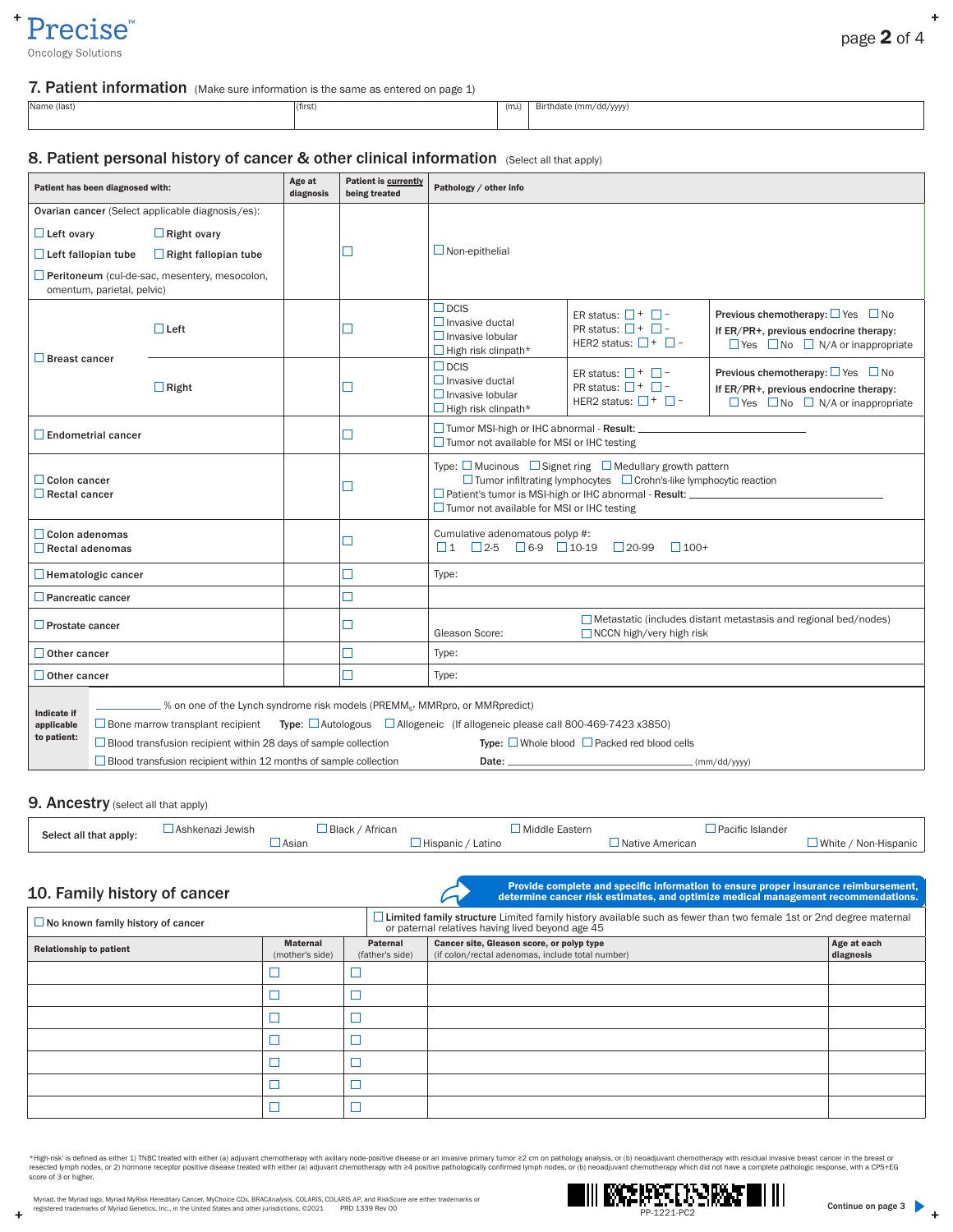

 $\pm$ 

Oncology Solutions

### 11. Patient information (Make sure information is the same as entered on page 1)

| Name (last) | $ $ (first) | (m.i.)<br>$\sqrt{2}$ | Birthdate (mm/dd/yyyy) |
|-------------|-------------|----------------------|------------------------|
|             |             |                      |                        |
|             |             |                      |                        |

# 12. Confirmation of informed consent & statement of medical necessity

| I affirm each of the following: I have provided genetic testing information to the patient and the patient has consented to genetic testing and will accept financial responsibility. This test is medically |                                                                                            |              |  |  |  |  |  |
|--------------------------------------------------------------------------------------------------------------------------------------------------------------------------------------------------------------|--------------------------------------------------------------------------------------------|--------------|--|--|--|--|--|
| necessary for the diagnosis of a disease or syndrome. The results will be used in the patient's medical management and treatment decisions. I authorize Myriad to assist my patient in obtaining             |                                                                                            |              |  |  |  |  |  |
| pre-test genetic counseling services if required by the patient's insurance provider (see reverse). The person listed as the Ordering Provider is authorized by law to order the test(s) requested herein.   |                                                                                            |              |  |  |  |  |  |
|                                                                                                                                                                                                              |                                                                                            |              |  |  |  |  |  |
| <b>Sign here: Medical professional</b>                                                                                                                                                                       | Date:                                                                                      | (mm/dd/vvyy) |  |  |  |  |  |
| (required to process form)                                                                                                                                                                                   | (Signature date is the specimen collection date if a different date is not provided above) |              |  |  |  |  |  |

# 13. Billing/payment information

| $\Box$ Option 1: Bill insurance: (Please attach copy of authorization/referral)<br>Name of policy holder: __<br>DOB: $\sqrt{\frac{1}{\frac{(mm/dd/yyy)}{}}$                                    |                                         | Name of insurance:<br>Insurance ID#:                                                               |                             |  | Reminder: Include a<br>copy of both sides of<br>patient's insurance<br>$card(s)$ .<br>If you submit more |  |  |
|------------------------------------------------------------------------------------------------------------------------------------------------------------------------------------------------|-----------------------------------------|----------------------------------------------------------------------------------------------------|-----------------------------|--|----------------------------------------------------------------------------------------------------------|--|--|
| If your patient is interested in learning about the Myriad Financial Assistance Program.<br>ask them to visit:<br>https://myriad.com/about-myriad/myriad-cares-2/financial-assistance-program/ |                                         | Patient relation to policy holder:<br>$\Box$ Spouse<br>$\Box$ Other<br>$\Box$ Child<br>$\Box$ Self |                             |  | than one card, indicate<br>which is primary.                                                             |  |  |
| $\Box$ Option 2: Patient payment (Please call Customer Service for questions regarding test prices or for credit card payment)                                                                 |                                         |                                                                                                    |                             |  |                                                                                                          |  |  |
| <b>D</b> Option 3: Other billing (To establish an account, submit billing information with this form)                                                                                          |                                         |                                                                                                    |                             |  |                                                                                                          |  |  |
| Bill our institutional account #:                                                                                                                                                              | or established research project code #: |                                                                                                    | or Authorization/voucher #: |  |                                                                                                          |  |  |
|                                                                                                                                                                                                |                                         |                                                                                                    |                             |  |                                                                                                          |  |  |

## Additional notes / instructions